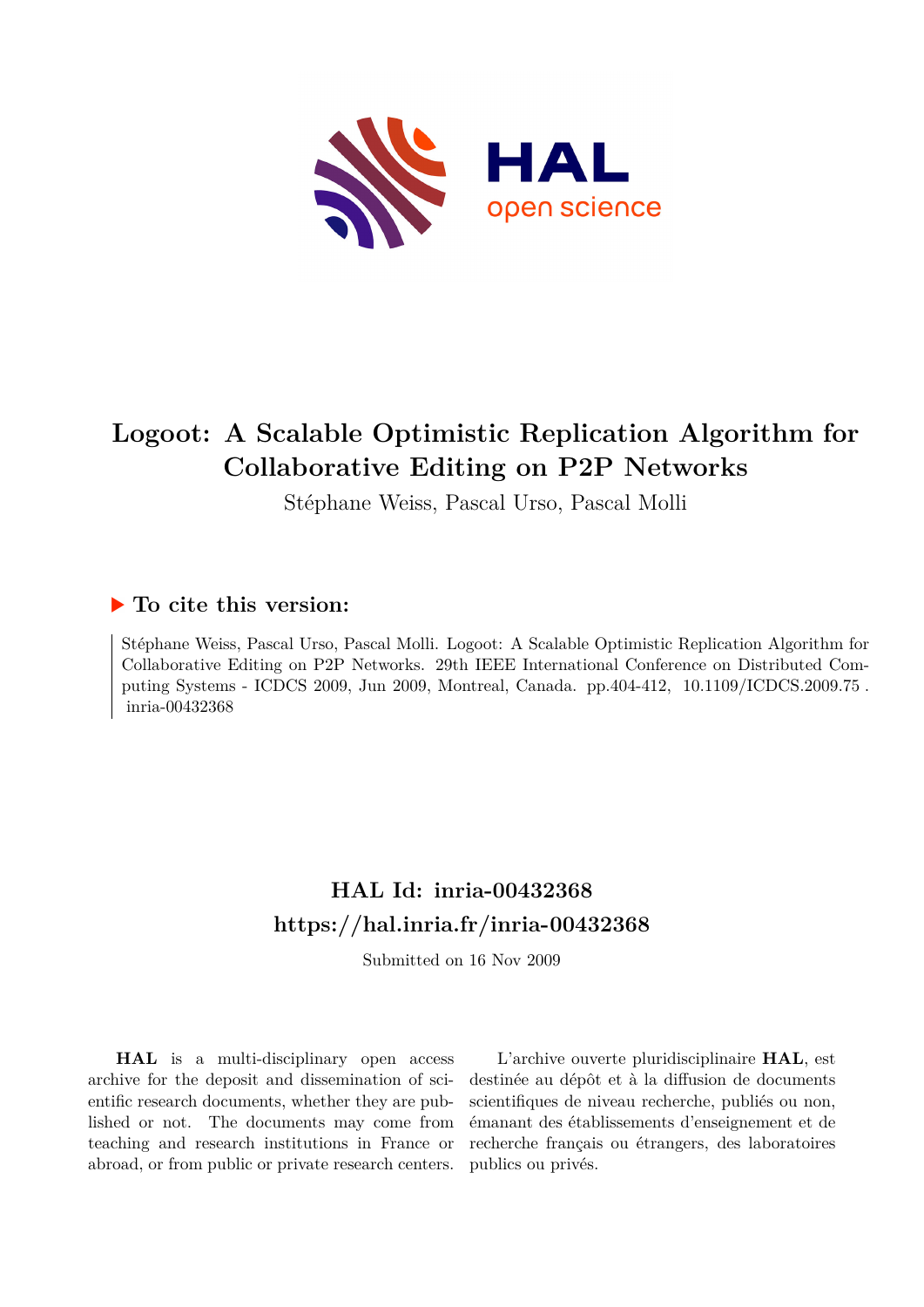# Logoot : a Scalable Optimistic Replication Algorithm for Collaborative Editing on P2P Networks

Stéphane Weiss, Pascal Urso and Pascal Molli Nancy-Université LORIA Campus Scientifique Vandoeuvre-lès-Nancy {weiss,urso,molli}@loria.fr

#### Abstract

*Massive collaborative editing becomes a reality through leading projects such as Wikipedia. This massive collaboration is currently supported with a costly central service. In order to avoid such costs, we aim to provide a peerto-peer collaborative editing system. Existing approaches to build distributed collaborative editing systems either do not scale in terms of number of users or in terms of number of edits. We present the Logoot approach that scales in these both dimensions while ensuring causality, consistency and intention preservation criteria. We evaluate the Logoot approach and compare it to others using a corpus of all the edits applied on a set of the most edited and the biggest pages of Wikipedia.*

### 1. Introduction

Collaborative editing (CE) systems allow distant users to modify the same data concurrently. The major benefits are: reducing task completion time, getting different viewpoints, etc... Wikis, online office suites and version control systems are the most popular collaborative editing tools.

Several collaborative editing systems are becoming massive: they support a huge number of users to obtain quickly a huge amount of data. For instance, Wikipedia is edited by 7.5 million of users and got 10 million of articles in only 6 years. However, most of CE systems are centralized with costly scalability and poor fault tolerance. For instance, the Wikimedia Foundation spent 2.7 million dollars between 2007 and 2008 for maintaining wiki servers<sup>1</sup>. To overcome these limitations, we aim to provide a peer-to-peer (P2P) CE system.

P2P systems rely on replication to ensure scalability. A single object is replicated a limited number of times in structured networks (such as Distributed Hash Tables) or a unbounded number of times in unstructured P2P networks. In all cases, replication requires to define and maintain consistency of copies. With a limited number of replicas,

1. http://wikimediafoundation.org/wiki/Donate/Transparency/en

it is possible to maintain strong consistency models such as sequential consistency. For instance, some P2P replication systems are based on consensus algorithm [1]. However, if the number of replicas grows, the communication cost becomes too expensive. Collaborative editing can rely on weaker consistency criteria that generate less traffic and that are more efficient. For instance, Git [2] distributed version control system relies on causal consistency, Usenet [3] on eventual consistency, and CoWord [4], a real-time editing systems relies on CCI consistency .

CCI consistency have been proven suitable for replicated collaborative system [5]. CCI consistency means Causality, Convergence, and Intention preservation. Thus, CCI consistency implies causal consistency and eventual consistency. Intention preservation means that an operation effect observed on a copy, must be observed in all copies whatever any sequence of concurrent operations applied before.

Many algorithms have been proposed for maintaining CCI consistency. Some approaches [6], [7] do no support P2P constraints such as churn. The others [8], [9], [10] rely on data "tombstones". In these approaches, a deleted object is replaced by a tombstone instead of removing it from the document model. Tombstones cannot be directly removed without compromising the document consistency. Therefore, the overhead required to manage the document grows continuously.

In this paper, we present a new optimistic replication algorithm called Logoot that ensures CCI consistency for linear structures, that tolerates a large number of copies, and that does not require the use of tombstones. This approach is based on non-mutable and totally ordered object position identifiers. The time complexity of Logoot is only logarithmic according to the document size. We validate the Logoot algorithm with real data extracted from Wikipedia. In this paper, we show and analyze the results of this experiment.

# 2. P2P Collaborative Editing System

We make the following assumptions about P2P Collaborative Editing Systems (P2P CE) and their correction criteria.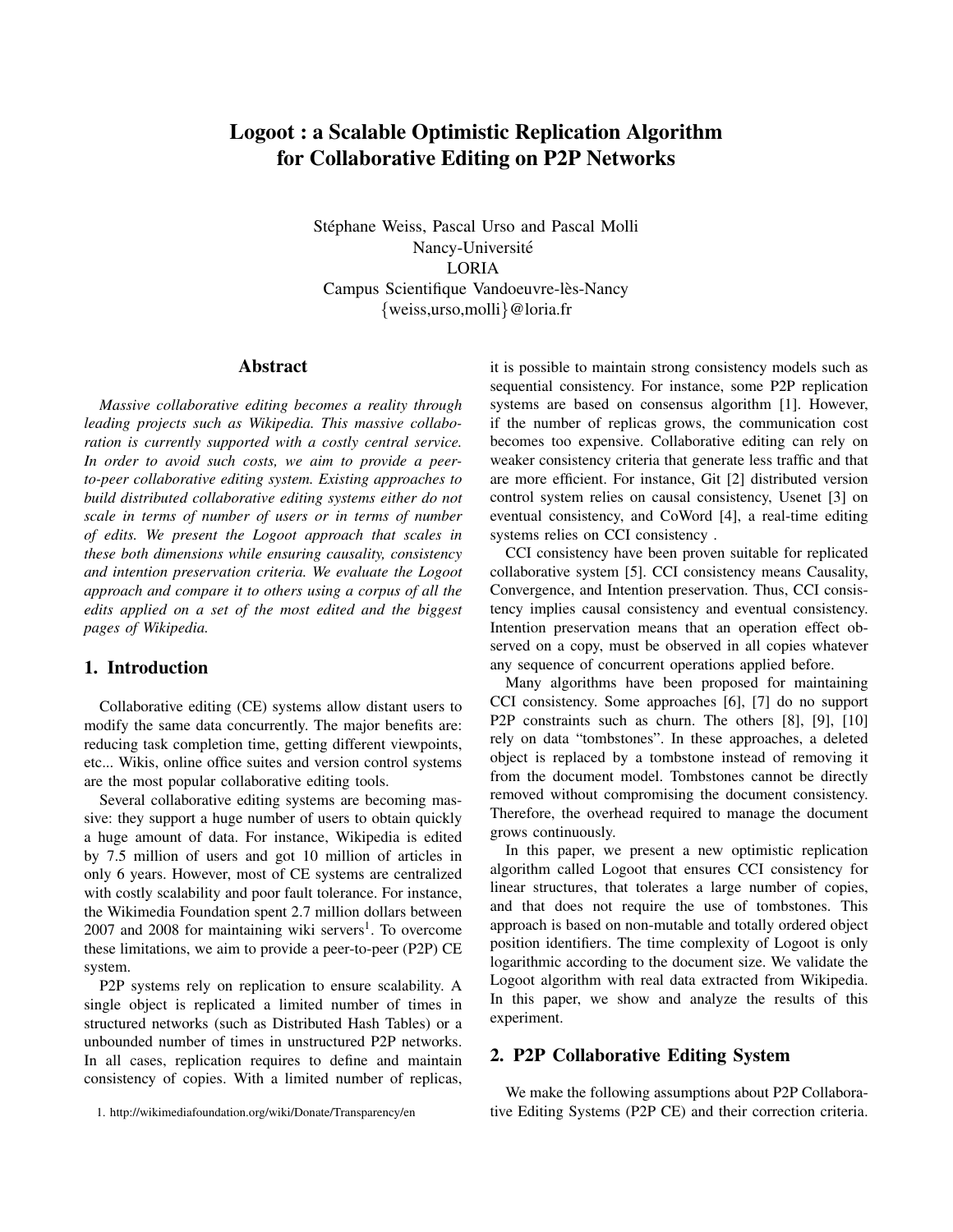A P2P CE network is composed by a unbounded set of peer P. Objects edited by the system are replicated on set of replicas R (with  $0 < |R| \leq |P|$ ). Each replica has the same role and is hosted on one peer. A peer can host many replicas, each one of a different object. Peers can enter and leave the network arbitrary fast. We assume that each peer possesses a unique comparable site identifier.

The modifications applied on a replica are eventually delivered to all other replicas. We make no assumption about the kind of dissemination routine through the P2P network or the propagation time of modifications. When a modification is delivered to a replica, the modification is applied. Thus, the replica diverge in the short term. This kind of replication is known as optimistic replication [11] (or lazy replication).

According to [12], a collaborative editing system is considered correct if it respects the CCI criteria:

- Causality: This criterion ensures that all operations ordered by a precedence relation, in the sense of the Lamport's *happened-before* relation [13], will be executed in the same order on every copy (causal consistency).
- Convergence: The system converges i.e. all replicas are identical – when the system is idle (criteria also known as eventual consistency).
- Intention: The expected effect of an operation must be observed on all replicas. One definition of operations intention for textual documents is :
	- *delete* A line is eventually removed from the document if and only if it has been deleted on, at least, one replica.
	- *insert* A line inserted on a replica eventually appears on every replica. Moreover, the order relation between the document lines and the newly inserted line must be preserved on every replica (as long as these lines exist).

Along these criteria, we add a numerical scalability criteria from [14].

Scalability: The system must handle the addition of users or objects without suffering a noticeable loss of performance.

# 3. Related Work

In this section, we present the optimistic replication approaches that are known to scale according to the number of users in the network.

WOOKI [9] is a P2P wiki system based on Wooto, an optimization of Woot [15]. The main idea of Woot is to treat a collaborative document as a Hasse diagram that represents the order induced by the *insert* operations. Therefore, the Wooto algorithm computes a linear extension of this diagram. WOOKI barely respects the CCI correction criteria. Indeed, the causality is replaced by preconditions. As a result, the happened-before relation can be violated in some cases. The convergence is ensured by the algorithm by using tombstones.

TreeDoc [10] is a collaborative editing system which uses a binary tree to represent the document. Deleted lines are also kept as tombstones. The authors propose a kind of "2 phase commit" procedure to remove tombstones. Unfortunately, this procedure cannot be used in an opennetwork such as P2P environments. However, this approach proposes also an interesting general framework called Commutative Replicated Data Type (CRDT) to build distributed collaborative editors ensuring CCI criteria.

[7] proposes a distributed optimistic replication mechanism in the CRDT framework, that ensures the CCI criteria but using tombstones and vector clocks. Vector clocks (aka state vector) have a size proportional to the number of replicas in the network, and thus are not scalable when the number of users grow.

The Operational Transformation approach [16], [17], [5], [18] is a framework for building distributed collaborative editor. Except MOT2 [8], all algorithms in this framework require the use of vector clocks and, thus, do not scale. MOT2 is a P2P peer-wise based reconciliation algorithm. This algorithm assumes the existence of transformation functions satisfying some properties. To our best knowledge, the only transformation functions for text document adapted [19] for MOT2 are the Tombstone Transformation Functions [20] which are based on tombstones.

Thus, all of the above approaches that are usable on P2P networks are based on tombstones. According to the scalability definition, the tombstone cost is not acceptable on massive editing systems. For instance, for the most edited pages of Wikipedia<sup>2</sup>, the tombstone storage overhead can represent several hundred times the document size. Tombstones are also responsible of performance degradation. Indeed, in all published approaches, the execution time of modification integration depends on the whole document size – including tombstones. Therefore, letting the number of tombstones growing degrades the performance.

# 4. Proposition

Our idea is based on the CRDT [10] framework for collaborative editing. In the CRDT framework, modifications produced locally are re-executed on remote replicas. There is no total order on operations, thus, concurrent operations can be re-executed in different orders. The main idea of this framework is to use a data type where all concurrent operations commute. Combined with the respect of the causality relationship between operations, this commutation ensures the convergence criteria.

To achieve commutativity on a linear structure, the authors propose a solution based on a total order between elements

<sup>2.</sup> http://en.Wikipedia.org/wiki/Wikipedia:Most\_frequently\_edited\_ articles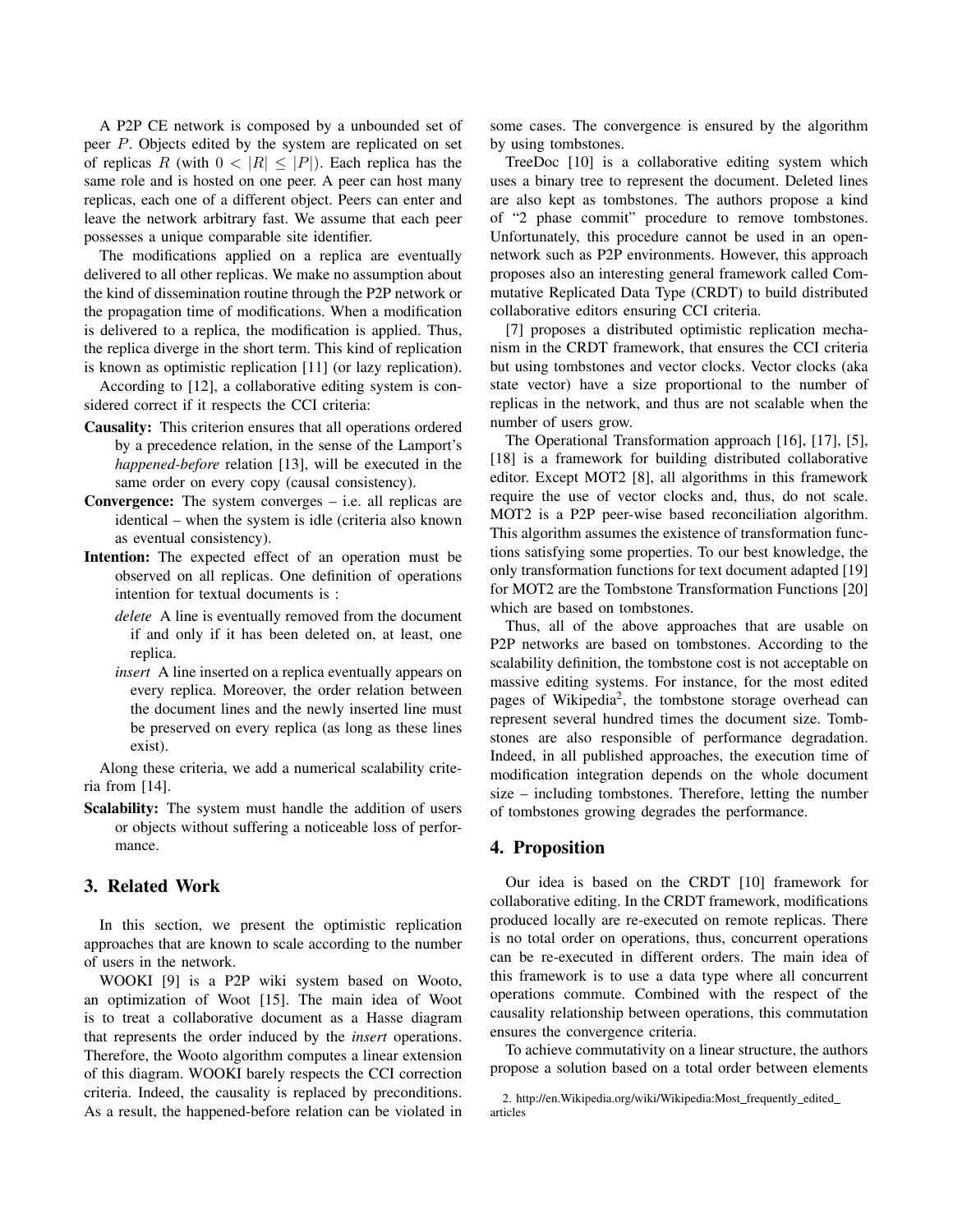in the document. More precisely, there is two kinds of modification :

- insert(pid, text) that inserts the line content text at the position identifier pid.
- $delete(pid)$  that removes the line at the position identifier pid.

In the original paper, a tree structure is introduced to maintain the total order between positions identifier. However, safely removing elements from this tree requires tombstones. In [7], authors refer also to the CRDT framework but use vector clocks to obtain this order.

Our idea is to use a position identifier based on a list of integers for each line. With such an identifier, a line can be removed from the document model without affecting the order of the remaining lines.

#### 4.1. Logoot model

A Logoot document is composed by *lines* defined by:  $\langle pid, content \rangle$  where *content* is a text line and pid a unique *position identifier*. There is two virtual lines called  $l_B$  and  $l_E$ to represent the beginning and the ending of the document.

The main idea to insert a *line* is to generate a new position A such as  $P \prec A \prec N$  where P is the position of the previous line and N the position of the next line.

 $\langle pid_0, l_B\rangle$ 

 $2 \pmod{4}$ , "This is an example of a Logoot document" i

 $\langle pid_2, \text{"Here,}~pid_1 \prec pid_2 \text{ "} \rangle$ 

 $\langle pid_3,$  "And  $pid_2 \prec pid_3$ "

```
\langle pid_{\infty},l_E\rangle
```
To allow operations to commute, position identifiers must be unique. Also, since a user can always insert a line, we must be able to generate a position A such as  $P \prec A \prec N$ for any  $P$  and  $N$ .

In the following definition we assume that each site maintains a persistent logical clock  $clock_s$  incremented each time a line is created.

```
Definition 1. • An identifier is a couple \langle pos, site \ranglewhere pos is an integer and site a site identifier.
```
- *A* position *is a list of identifiers.*
- *A* position identifier *generated by a replica* s *is a couple*  $pos, h_s$  *where*  $pos = i_1.i_2.\dots.i_n.\langle p, s \rangle$  *is a position and*  $h_s$  *is the value of clock<sub>s</sub>*.

Thus, every position identifier is unique since the last identifier of the list  $i_1 \n i_2 \n \ldots \n i_n \n \langle p, s \rangle$  which contains the unique site identifier and the value of the logical clock of this site.

To obtain a total order between positions, we use the following definition.

**Definition 2.** • Let  $p = p_1 \cdot p_2 \cdot \cdot \cdot p_n$  and  $q =$  $q_1.q_2...q_m$  *be two positions, we get*  $p \prec q$  *if and only if*  $\exists j \leq m$ .  $(\forall i < j$ .  $p_i = q_i) \land (j = n + 1 \lor p_j <_{id} q_j)$ 

• Let  $id_1 = \langle pos_1, site_1 \rangle$  and  $id_2 = \langle pos_2, site_2 \rangle$  *be two identifiers, we get*  $p_1 <_{id} p_2$  *if and only if*  $pos_1 < pos_2$ *or* if  $pos_1 = pos_2$  *and*  $site_1 < site_2$ *.* 

We only compare positions – and not logical clocks – since there can not be, in the same model, two lines with the same position (see lemma 3).

Finally, the logical view of a Logoot document looks like:

```
\langle \langle 0,0 \rangle, NA, l_B \rangle\langle \langle 1, 1 \rangle, 0, "This is an example of a Logoot document" \rangle3 \langle \langle 1, 1 \rangle \langle 1, 5 \rangle, 23, "How to find a place between 1 and 1" \rangle4\;\langle\langle 1, 3\rangle, 2, "This line was the third made on replica 3" \rangle\langle \langle MAXINT, 0 \rangle, NA, l_E \rangle
```
#### 4.2. Modifying a Logoot document

On collaborative editing systems such as wiki or VCS, an edit on a document is not a single operation but a set of operations (a patch). Lines inserted by a patch are often contiguous. Thus, to apportion the line positions, we define the generateLinePosition $(p, q, N, s)$  function which generate  $N$  positions between a position  $p$  and a position  $q$  using numbers in base  $MAXINT$  (the maximum of the unsigned integer plus 1). To obtain short positions, it firstly select the smallest equal length prefixes of  $p$  and  $q$  spaced out at least N. Then it apportions randomly the constructed positions.

|                | $\frac{1}{2}$ function generateLinePositions(p, q, N, s)             |
|----------------|----------------------------------------------------------------------|
| $\overline{2}$ |                                                                      |
|                | $: list := \{\}.$                                                    |
|                | $4 \ index = 0.$                                                     |
|                | $.5$ interval := 0;                                                  |
| 6              |                                                                      |
|                | $\tau$ while (interval $\langle N \rangle$                           |
|                | $index++$<br>$8 -$                                                   |
| $\overline{9}$ | $interval := prefix(q, index) - prefix(p, index);$                   |
|                | $_{10}$ endwhile                                                     |
|                | $\mu$ step = interval / N;                                           |
|                | $_{12}$ r := prefix (p, index);                                      |
|                | $_{13}$ for $j=1$ to $N$ do                                          |
|                | $_{14}$ list.add(constructPosition(r + Random (1, step), $p,q,s$ )); |
|                | 15 $r = r + step$ ;                                                  |
|                | 16 done                                                              |
|                | $_{17}$ return $list;$                                               |
|                |                                                                      |
|                | The function $prefix(n-i)$ returns a number in base                  |

The function prefix $(p, i)$  returns a number in base  $MAXINT$  which each digits is  $p_i$ , pos the integers of the first  $i^{th}$  identifiers of p (filled with 0 if  $|p| < i$ ). The function construct Position $(r, p, q, s)$  constructs a position  $\langle \langle r_1, s_1 \rangle \langle r_2, s_2 \rangle \dots \langle r_n, s_n \rangle \rangle$  where  $r_i$  is the i<sup>th</sup> digit of r. We use the following rules to define each  $s_i$ : 1) if  $i = n$ then  $s_i = s$ , 2) else if  $r_i = p_i$  pos then  $s_i = p_i$  site, 3) else if  $r_i = q_i$  pos then  $s_i = q_i$  site 4) else  $s_i = s$ 

For instance, on a site s, insertion positions between  $p =$  $\langle 2, 4 \rangle$  and  $q = \langle 10, 5 \rangle 20, 3 \rangle$  are apportioned in the set •  $\{\langle \langle x, s \rangle \rangle | x \in ]2, 10[\}$  if  $N < 8$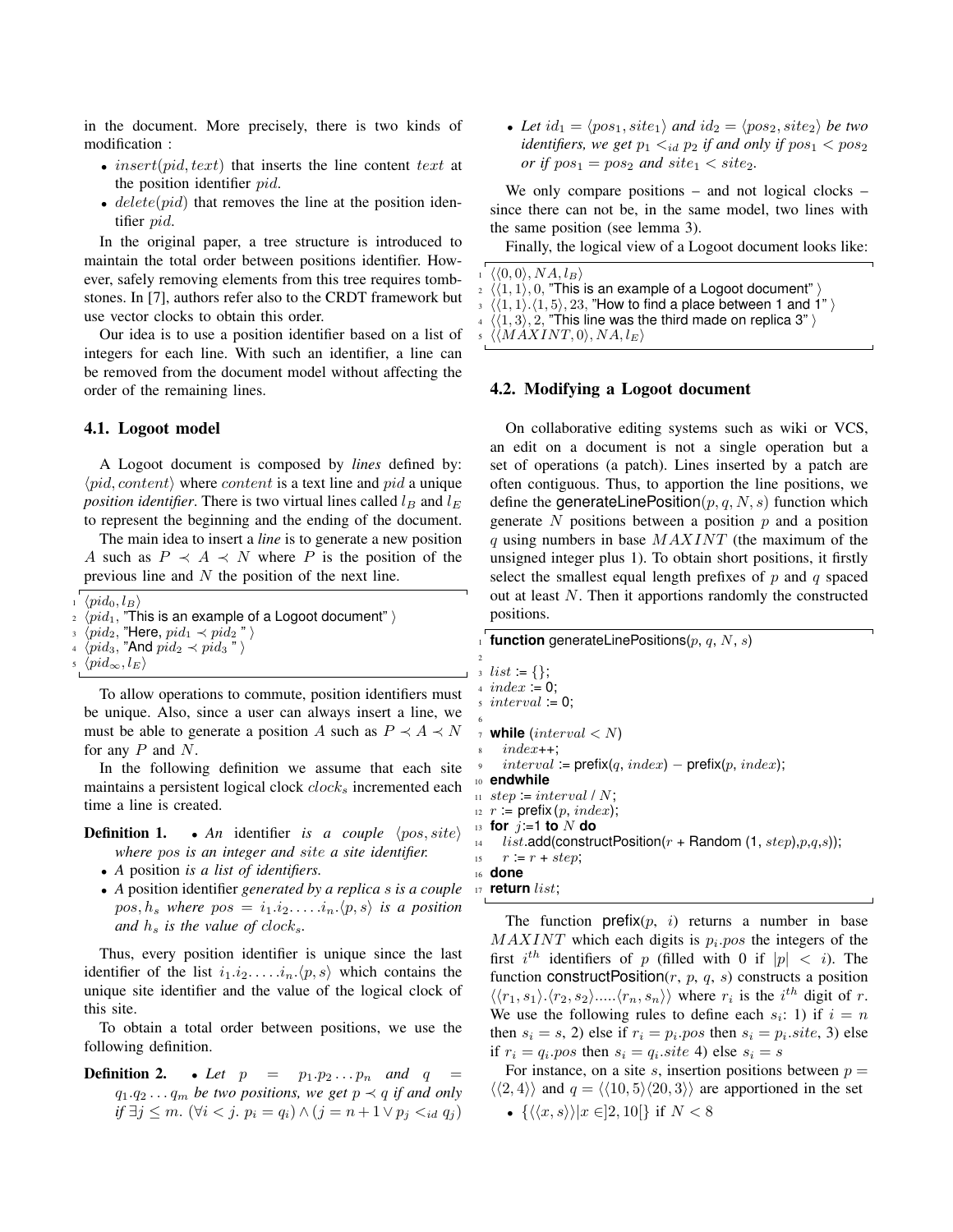•  $\{\langle\langle 2, 4\rangle\langle x, s\rangle\rangle | x \in [0, MAXINT[\}\vee$  $\{\langle \langle y, s \rangle \langle x, s \rangle \rangle | x \in [0, MAXINT[, y \in ]2, 10] \}$ ∨  $\{\langle\langle 10, 5\rangle\langle x, s\rangle\rangle | x \in [0, 20[\}\)$  if  $N \geq 8$ 

To choose the value of the value of the integer in the position, any arbitrary choice can be made. However, to restrain two different replicas to generate concurrently the same choice, and thus to reduce the grow rate of the position list, we apply a random function.

To delete a line, we simply generate a delete operation which contains the position identifier of this line. Then, we can completely remove this line from the document.

#### 4.3. Integrating remote modifications

Both line insertion and removal can be integrated in a logarithmic time according to the number of lines in the document and constant according to the number of the user in the P2P network. Indeed, we simply use the binary search algorithm to find the position in the document corresponding to the position identifier.

Also, the integration of a delete operation can safely remove the line from the document model, since the total order between remaining lines is not affected. Moreover, this removal will free a position identifier that can be reused. This mechanism reduces the growing rate of position identifier as shown in section 5.

#### 4.4. Correctness of the approach

To ensure convergence in the CRDT framework, concurrent operations must commute. If line positions are unique, non mutable, and totally ordered, the different replicas can apply any series of insert operations in any order and obtain the same result.

The following lemma states that there cannot be two different lines with the same position on one model.

Lemma 1. *If causality is preserved, the position of a line is unique on each model.*

*Proof:* The last element of the line position contains the unique identifier of the site which generates the line. As a result, two different replicas cannot generate the same position.

A replica can only generates a position different from every other position in its model.

A replica can generate an insert operation  $o_i$  of line  $l_2$  with the same position than a line  $l_1$  it has previously generated. However, this is possible only if  $l_1$  was previously deleted on that replica by a (remote or local) delete operation  $o_d$ . Then, we have the following happens before relationship  $o_d \rightarrow o_i$ . Thus, if causality is preserved  $l_2$  can only be inserted on a replica where  $l_1$  was deleted.  $\Box$ 

The following theorem states that Logoot ensures consistency criteria. Its correctness is based on the CRDT correctness proof of [10].

Theorem 2. *If causality is preserved, Logoot ensures consistency.*

*Proof:* Since the couple composed of a site identifier and a clock value is unique, each position identifier is unique.

According to Lemma 3, each position is unique, and thus position identifier are totally ordered.

Finally, since Logoot position identifiers are unique, non mutable and totally ordered, every couple (insert/insert, insert/delete and delete/delete) of concurrent operations commutes. Thus, Logoot data type is a CRDT.  $\Box$ 

The following theorem states that Logoot respects the intentions of the insert and delete operations as defined Section 2.

Theorem 3. *If causality is preserved, Logoot ensures intentions.*

*Proof:* Since position identifiers are unique and non mutable, delete operation intention is respected.

According to Lemma 3, each position is unique. Thus, the Logoot is always able to compute a new position between two lines. Since positions are non-mutable and totally ordered, the line order observed on the generation replica will be preserved on each other replica.  $\Box$ 

#### 4.5. P2P constraints

In order to be deploy on a P2P network, our approach needs to satisfy some constraints. It must scales in terms of peers and support the churn of the network (i.e. peers which enter and leave the network arbitrarily fast).

Logoot position identifiers support these constraints since their size and space complexity are constant according to peers number (no vector clock). We only assume that each site has a unique identifier. Additionally to position identifiers, Logoot only require a causal dissemination mechanism. To obtain it, a scalable broadcast such as the lightweight probabilistic broadcast [21] in association with causal barriers [22] can be used.

Also, the Logoot framework supports network churn since it does not require any group membership mechanism or consensus algorithm. It also does not require to know the number of peers.

The following section discuss about Logoot scalability in terms of number of edits.

#### 5. Evaluation

The size of Logoot position identifiers is unbounded. Theoretically, position identifiers can grow each time a line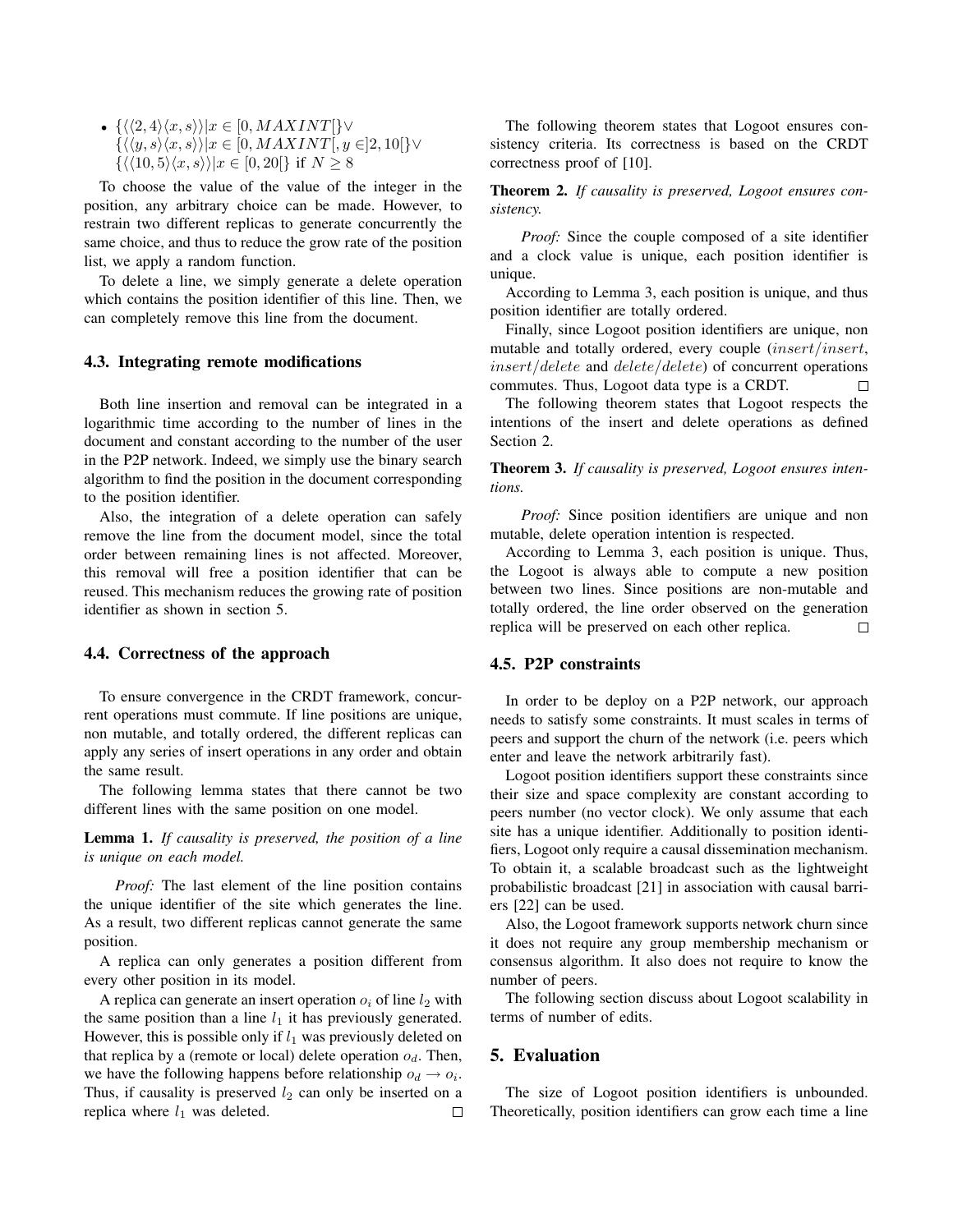is inserted. Thus, if no line is ever removed, the size of the document model overhead can be  $\sum^n i = O(n^2)$  where  $n$  is the total number of inserted lines. However, due to the randomized nature of the algorithm, such a worst case can only arrive with a probability equal to  $1/MAXINT<sup>n</sup>$ which is negligible. In practice, lines are often removed and position identifier are apportioned, thus the overhead size remains low.

In order to effectively measure the Logoot overhead, we have replayed the modifications made on some Wikipedia pages in a Logoot document. For instance, in the proportionally worst result of our test bed (case 2, Figure 4), their is a total of 43352 identifiers, to be compared with the number of inserted lines  $n = 623863$ .

On another hand, in tombstones-based approaches, the size of the document model is also unbounded. The Wooto and Treedoc approaches have a constant overhead for each inserted line, thus strictly proportional to  $n$ . Comparing to the number of tombstones, the size of each position identifier remains low. Our approach is sightly less efficient only in a specific case (see Section 5.2.3).

#### 5.1. Methodology

In our implementation, we use 8-bytes integers for site identifiers and positions, and 4-bytes integers for the logical clock, hence, a position identifier contains at least 20 bytes.

For the Wooto approach, we use an 8-bytes integer for the site identifiers and 4-bytes integers for the logical clock and the degree. Then, the overhead for each line is 16 bytes.

About the TreeDoc approach, we do not consider the tree overhead, we only count one 8-bytes integer for the site identifier and one 4-bytes integer for the counter. Finally, the overhead for each line is 12 bytes.

To replay the histories of some Wikipedia pages, we use the MediaWiki  $API<sup>3</sup>$  to obtain an XML file containing several revisions of a specific Wikipedia page. Then, using a diff algorithm [23], we compute the modifications performed between two revisions. Modifications are simply re-executed in our model. Since our approach generates each position randomly, we re-executed ten times each page history to obtain average values.

We also measure the overhead for Wooto and TreeDoc. The result obtained for TreeDoc does not take account of the "stabledel" and "gc" procedures which aim to remove tombstones. We motivate this choice by the fact that these procedures require to know the exact number of replicas which is unknown, unbounded and unstable in P2P networks.

The overhead of Wooto and TreeDoc are directly computed from the number and the type of operations performed on the document. Indeed, their overhead are directly proportional to the number of inserted lines in the document since deleted lines remain as tombstones.

We have applied this schema on the top pages of three categories<sup>4</sup>:

- The most edited encyclopedic pages,
- The most edited pages,
- The biggest pages.

For each of the treated pages, we present the average – over the last 100 edits – overhead of the Logoot, Wooto and Treedoc approaches. We present the average size of the page and the number of patches (i.e. edits on the page).

### 5.2. Results

Figure 1 shows the relative (size of the overhead divided by the size of the visible document on a logarithmic scale) overhead of the three different approaches on the most edited encyclopedic page of the English Wikipedia. Figure 2 shows the absolute overhead. The Logoot overhead remains constant all along the editing session, while the overhead of tombstones-based approaches continuously grows.

Finally, the Logoot overhead is inferior to the document size while tombstones-based approaches require more than 100 times the document size and continuously grows. While the "George W. Bush" page contains only about 553 lines, the number of deletions is about 1.6 million. As a consequence, tombstones-based systems are not well-suited for such documents since we obtain 1.6 million tombstones for only 553 lines.

Most of the modifications done on Wikipedia pages consists in updating the content of some existing lines. To ensure user's intentions, distributed editing systems handle such an update as deleting the old content and inserting the new content. Thus, the number of tombstones grows quickly.

Also, the figure 1 shows several peaks which are mainly due to vandalism acts. Indeed in some of the most edited encyclopedic pages of Wikipedia, there is a lot of vandalism acts done by users, including erasing the whole content of the page. Every vandalism is reverted by re-introducing the previously erased content or removing malicious content introduced. This process adds each time a lot of tombstones (up to the page size). Introducing a specific undo mechanism that reuses tombstones such as [19] should reduce the overhead due to tombstones.

5.2.1. Most edited encyclopedic Pages. The Figures 3, 4 and 5 show the average relative overhead (i.e. the size of the overhead divided by the size of the visible document)

4. According to http://en.Wikipedia.org/wiki/Wikipedia:Most frequently edited pages and http://en.Wikipedia.org/wiki/Special: LongPages on end of November 2008. However, due to some technical issues (i.e. invalid characters, missing patch, ...), we skipped some of the top pages, but the first page of each category is presented.

<sup>3.</sup> http://www.mediawiki.org/wiki/API:Query\_-\_Properties#revisions\_.  $2F_{IV}$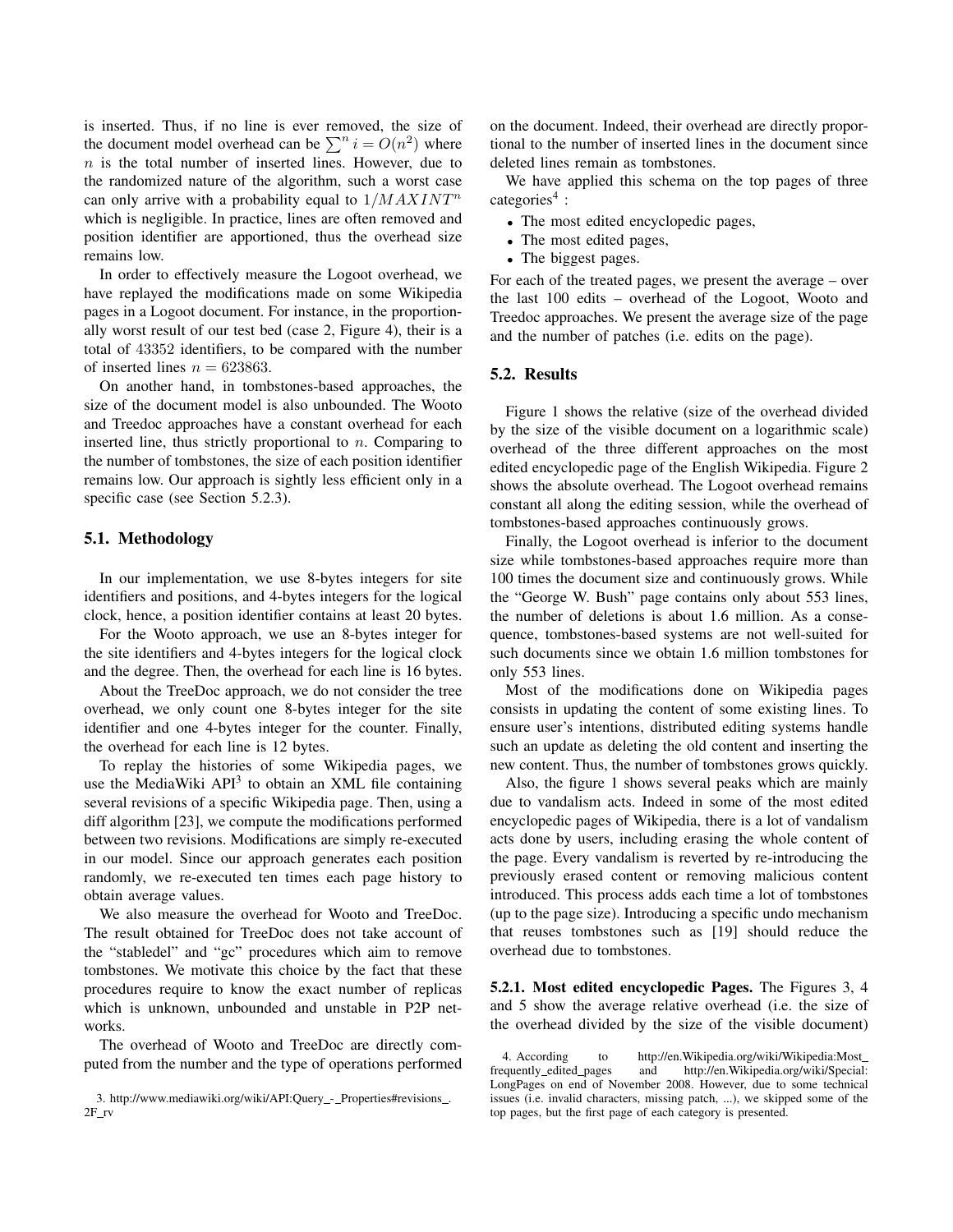

Figure 1. Relative overhead for "George W. Bush" page.

computed on the 100 last revisions of each page for the approaches Logoot, Wooto and TreeDoc. The column "Size" indicates the average size of each pages for the 100 last revisions. Finally, in the column "Number of Patches", we show the number of edits done on each pages.

The Figure 3 presents the results obtained on the most edited encyclopedic pages. The histories of such pages show a lot of edits as well as vandalism acts. A huge number of deletions has been performed on such pages, hence, tombstones-based approaches show an important overhead. On the contrary, the Logoot overhead remains low.

5.2.2. Most edited Pages. These pages (Figure 4) are discussion pages or special pages mostly edited by bots. In such pages, there is no or very few vandalism acts but a lot of edits.

For all these pages, the Logoot approach is more efficient than tombstones-based approaches. However, we can notice that the difference is far more important for pages were data are very volatile for instance like case 1 (a communication channel to detect and block vandals) or like case 4 (a sandbox). The other cases represent discussion pages. Users ask questions, and other users reply by modifying the page. Each topic is removed after one week. They are edited in the same way : mostly adding content at the end of the page and removing week old topics content at the beginning. Thus, there is, in these pages, a lot of tombstones but the Logoot position identifiers grow as well.

5.2.3. Biggest Pages. These pages (Figure 5) are often lists of elements. If these lists are always edited in the same way (for instance adding elements at the end of the page), they represent the worst cases for our approach. Indeed, the Logoot position identifier will grow the quickest, especially if insertions are done in many different occasions. Effectively, in cases 4, 9, and 10, our approach is less efficient than tombstones-based approaches.

However, these results show that our approach is in average, even in these disadvantageous real cases, less costly than tombstones-based approaches.

#### 5.3. Limits of the experimentation

Since Wikipedia uses a centralized wiki, we can expect a slightly different behavior in a P2P system. For instance, Wikipedia reduces the impact of concurrent modifications. In a P2P environment, preventing users to make concurrent modifications is not a realistic hypothesis. Therefore, concurrent modifications are automatically merged. This will certainly produce an "inconsistent" document which requires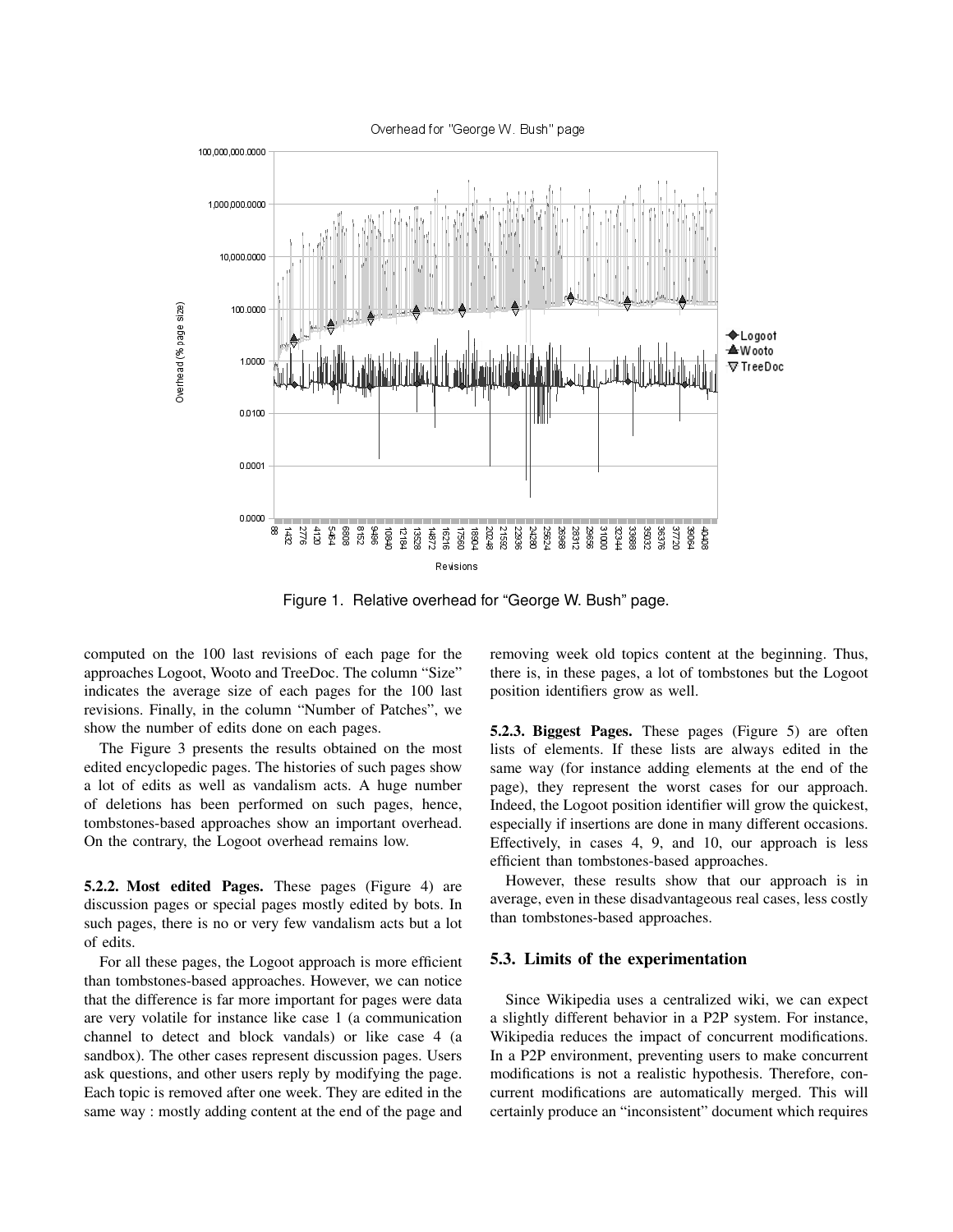

Figure 2. Absolute overhead for "George W. Bush" page.

the intervention of some user to correct it. Therefore, the number of edits will certainly be more important in a P2P wiki than in a centralized wiki.

In Wikipedia, some pages are protected to reduce the number of vandalism acts. However, such protection mechanism is not compatible with P2P constraints. Therefore, in a P2P wiki, the number of vandalism acts is certainly more important. Therefore, we expect to obtain more edits and vandalism acts on a P2P wiki system.

Contrary to the Woot approach, CRDT approaches, including ours, requires a causal broadcast to achieve convergence. However, a causal delivery implies an overhead on each message sent by each replica. The two main mechanism to achieve a causal delivery are vector clocks [24] and causal barriers [22]. Vector clocks are not usable in P2P networks since their sizes are proportional to the number of replica. Causal barriers have a smaller size, that depend only on the degree of concurrency of the operations in the network. On collaborative editing system, this degree remains low : less than 3 edits per second on the whole English Wikipedia in average<sup>5</sup>. However, a realistic measure of the communication overhead can only be achieved with a corpus of concurrent collaborative editions.

# 6. Conclusion

In this paper, we have presented the Logoot algorithm. Logoot is an optimistic replication algorithm that ensures CCI consistency on linear structures. Logoot can be used on structured or unstructured P2P networks. It does not require tombstones. Therefore, the space overhead remains linear during the life of the document and no garbage collector is required.

We validated the logoot algorithm on a corpus extracted from Wikipedia. The experimentation demonstrates that the Logoot unbounded list of identifiers associated to each line

<sup>5. 2.69</sup> in October 2008 according to http://en.wikipedia.org/wiki/ Wikipedia:Statistics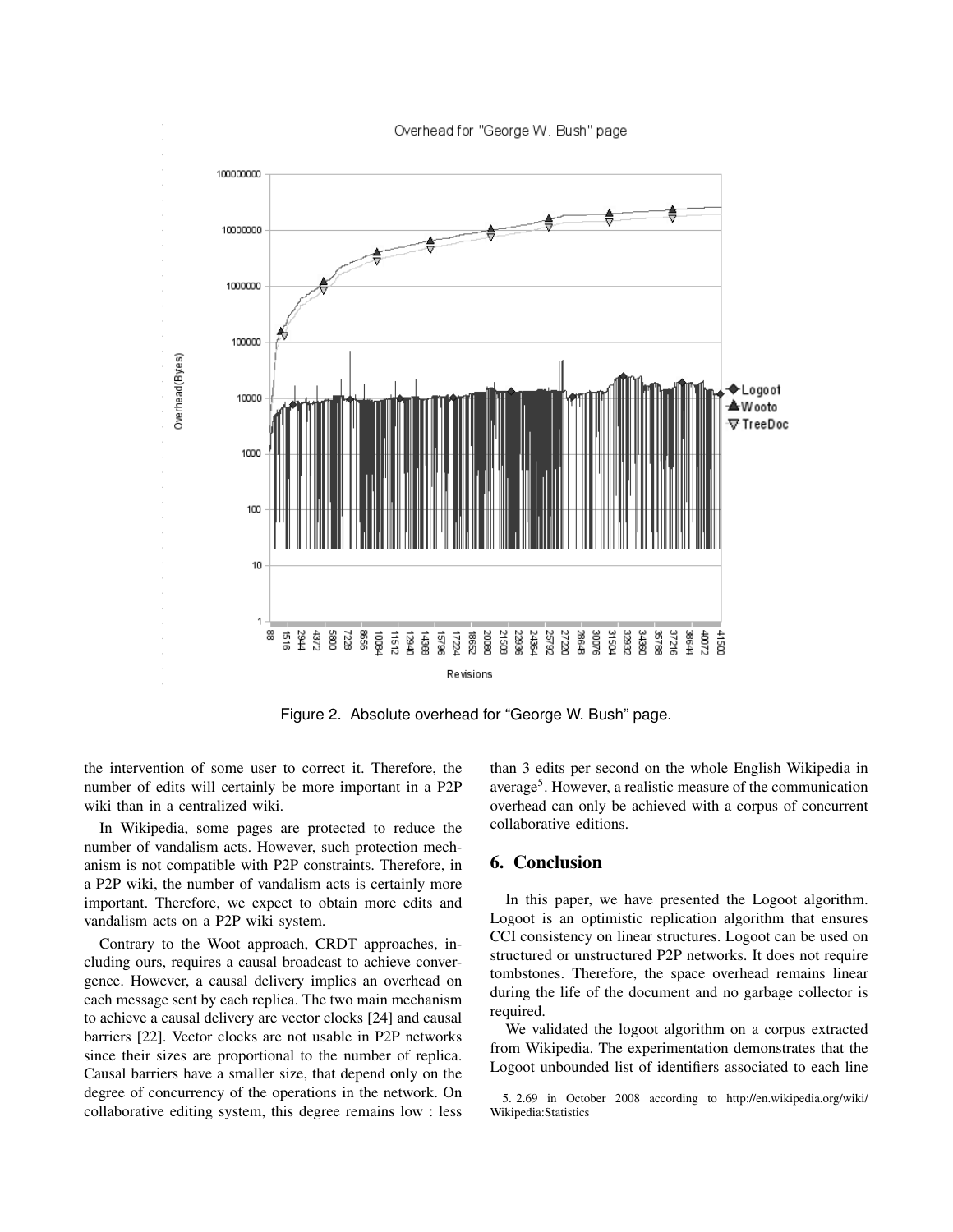|     | Pages                                           |       | Overhead (in percent) |                |            | Size       |
|-----|-------------------------------------------------|-------|-----------------------|----------------|------------|------------|
|     |                                                 |       | <b>Wooto</b>          | <b>TreeDoc</b> | of Patches | (in bytes) |
| - 1 | George W. Bush                                  | 8.33  | 16128.75              | 14590.79       | 41563      | 133146     |
| 2   | List of World Wrestling Entertainment employees | 39.24 | 8413.41               | 6310.05        | 27152      | 16673      |
| 3   | <b>United States</b>                            | 8.30  | 5875.07               | 4406.31        | 24781      | 158242     |
| 4   | Jesus                                           | 9.83  | 4179.09               | 3134.32        | 20271      | 125669     |
| 5.  | 2006 Lebanon War                                | 13.62 | 927.12                | 695.34         | 17780      | 139458     |
| 6   | <b>Islam</b>                                    | 15.92 | 2996.30               | 2247.22        | 15315      | 101278     |
|     | Roman Catholic Church                           | 5.92  | 1129.51               | 847.13         | 14378      | 170380     |
| 8   | Deaths in 2006                                  | 18.51 | 1747.24               | 1310.43        | 14029      | 21880      |
| 9   | Canada                                          | 17.88 | 4431.19               | 3323.39        | 13992      | 112589     |
| 10  | Akatsuki (Naruto)                               | 9.81  | 389.89                | 292.42         | 13929      | 60638      |
|     | Average                                         | 14.74 | 4621.76               | 3715.74        | 20319      | 106639     |

#### Figure 3. Most edited encyclopedic pages

|                | Pages                                                        |        | Overhead (in percent) | Number     | <b>Size</b> |            |
|----------------|--------------------------------------------------------------|--------|-----------------------|------------|-------------|------------|
|                |                                                              | Logoot | Wooto                 | TreeDoc    | of Patches  | (in bytes) |
|                | Wikipedia: Administrator intervention against van-<br>dalism | 27.78  | 287530.03             | 215647.52  | 438330      | 2369       |
| 2              | Wikipedia: Reference desk/Miscellaneous                      | 520.21 | 7492.31               | 5619.23    | 148283      | 133204     |
| -3             | Wikipedia: Reference desk/Science                            | 186.14 | 3431.45               | 2573.59    | 142722      | 190858     |
| $\overline{4}$ | Wikipedia: Introduction                                      | 43.74  | 4195621.30            | 3146715.98 | 132693      | 317        |
| .5             | Wikipedia: Help desk                                         | 58.11  | 9266.41               | 6949.81    | 126509      | 96256      |
|                | Average                                                      | 167.20 | 900668.3              | 675501.23  | 197707      | 1011.98    |

# Figure 4. Most edited pages

|                             | Pages                                               | Overhead (in percent) |        |         | Number     | <b>Size</b> |
|-----------------------------|-----------------------------------------------------|-----------------------|--------|---------|------------|-------------|
|                             |                                                     | Logoot                | Wooto  | TreeDoc | of Patches | (in bytes)  |
|                             | Line of succession to the British throne            | 23.65                 | 488.30 | 366.23  | 3317       | 376760      |
| $\mathcal{D}_{\mathcal{L}}$ | United States at the 2008 Summer Olympics           | 52.65                 | 314.71 | 236.03  | 2314       | 314748      |
| 3                           | List of sportspeople by nickname                    | 19.14                 | 82.34  | 61.75   | 2332       | 309576      |
| 4                           | List of Brazilian football transfers 2008           | 27.08                 | 11.33  | 8.5     | 752        | 287128      |
| 5                           | List of college athletic programs by U.S. State     | 34.60                 | 48.56  | 36.42   | 868        | 305294      |
| 6                           | List of Chinese inventions                          | 5.11                  | 37.71  | 28.29   | 2344       | 293228      |
|                             | List of suicide bombings in Iraq since 2003         | 13.51                 | 24.55  | 18.42   | 1260       | 215763      |
| 8                           | China at the 2008 Summer Olympics                   | 61.55                 | 134.15 | 100.61  | 1552       | 268720      |
| 9                           | List of urban areas in Sweden                       | 40.04                 | 39.61  | 29.71   | 19         | 108353      |
| 10                          | Table of United States Core Based Statistical Areas | 63.55                 | 61.54  | 46.15   | 31         | 252236      |
|                             | Average                                             | 34.09                 | 124.28 | 93.21   | 1478.9     | 320899      |



stays acceptable in practice. The experimentation also shows that Logoot has better average performances than the WOOT and Treedoc algorithms.

In the future, we plan to evaluate Logoot overhead in time and to extend it to manage more structured data such as XML documents. We are also working on a group undo feature.

# References

- [1] T. Schütt, F. Schintke, and A. Reinefeld, "Scalaris: reliable transactional p2p key/value store," in *ERLANG '08: Proceedings of the 7th ACM SIGPLAN workshop on ERLANG*. New York, NY, USA: ACM, 2008, pp. 41–48.
- [2] L. Torvalds, "git," (April 2005), http://git.or.cz/.
- [3] R. Salz, "InterNetNews: Usenet transport for Internet sites," in *USENIX conference proceedings*. San Antonio, Texas,

tats-Unis: USENIX, t 1992, pp. 93–98. [Online]. Available: citeseer.ist.psu.edu/salz92internetnews.html

- [4] S. Xia, D. Sun, C. Sun, D. Chen, and H. Shen, "Leveraging single-user applications for multi-user collaboration: the coword approach." in *CSCW*, J. D. Herbsleb and G. M. Olson, Eds. ACM, 2004, pp. 162–171.
- [5] C. Sun and C. A. Ellis, "Operational transformation in realtime group editors: Issues, algorithms, and achievements." in *Proceedings of the ACM Conference on Computer Supported Cooperative Work - CSCW'98*. New York, New York, tats-Unis: ACM Press, Novembre 1998, pp. 59–68.
- [6] M. Suleiman, M. Cart, and J. Ferrié, "Concurrent operations in a distributed and mobile collaborative environment," in *Proceedings of the fourteenth International Conference on Data Engineering - ICDE'98*. Orlando, Floride, tats-Unis: IEEE Computer Society, Fvrier 1998, pp. 36–45.